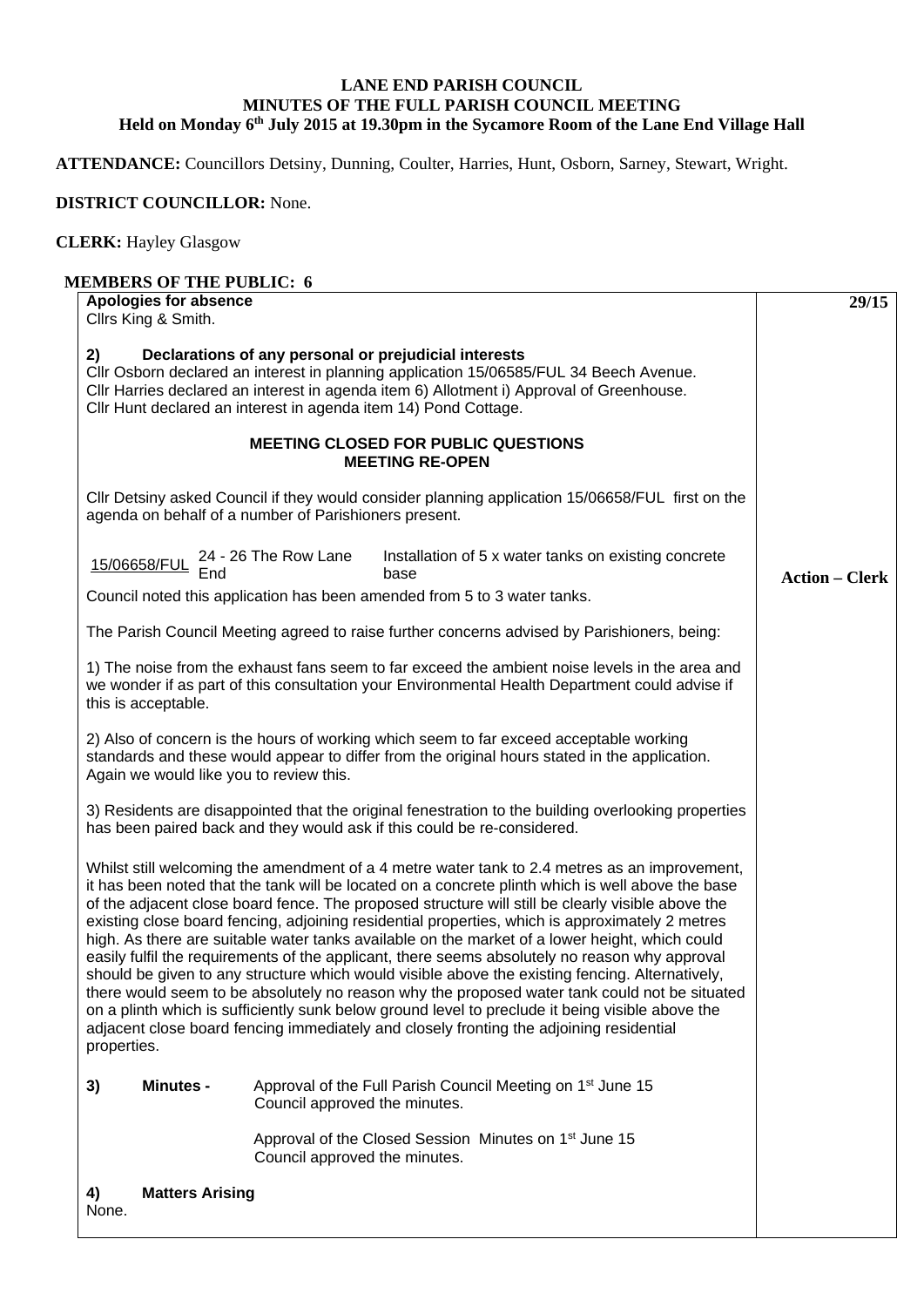| 5)                                                                                                                                                                                                                                    | Finance -                                                               | Approval of payment of Accounts for July 2015<br>I)                                                                                                                                                                        | 30/15                 |  |  |
|---------------------------------------------------------------------------------------------------------------------------------------------------------------------------------------------------------------------------------------|-------------------------------------------------------------------------|----------------------------------------------------------------------------------------------------------------------------------------------------------------------------------------------------------------------------|-----------------------|--|--|
|                                                                                                                                                                                                                                       |                                                                         | Council approved the accounts.                                                                                                                                                                                             | <b>Action - Clerk</b> |  |  |
|                                                                                                                                                                                                                                       |                                                                         | ii)<br>Expenditure against Budget Report<br>Council noted the report.                                                                                                                                                      |                       |  |  |
|                                                                                                                                                                                                                                       |                                                                         | Rental Agreement - Grouse and Ale<br>iii)<br>Council agreed to hold the rent at £420.00 for 2015/16.                                                                                                                       | <b>Action –Clerk</b>  |  |  |
| 6)                                                                                                                                                                                                                                    | <b>Allotments</b>                                                       | Approval for a greenhouse at Chalky Field<br>i)<br>Several Councillors visited the allotment before the meeting. The Tenant has erected two sheds<br>on the allotment plot, permission for only one shed has been granted. | <b>Action – Clerk</b> |  |  |
| Council agreed to a greenhouse being installed at the maximum size of 6' x 4'. The greenhouse<br>however, can only be installed if one of the sheds was removed and the greenhouse installed in<br>its place.                         |                                                                         |                                                                                                                                                                                                                            |                       |  |  |
| Council noted that this particular allotment was in good order and well maintained.<br><b>Action – Clerk</b>                                                                                                                          |                                                                         |                                                                                                                                                                                                                            |                       |  |  |
| Council resolved to increasing the rents to £19 for smaller plots and £36 for large plots.<br>Parishioners in receipt of their pension receive a discount.                                                                            |                                                                         |                                                                                                                                                                                                                            |                       |  |  |
| 7)                                                                                                                                                                                                                                    | <b>Local Area Forum bids</b>                                            |                                                                                                                                                                                                                            | <b>Action – Clerk</b> |  |  |
| CIIr Detsiny asked Council to consider if there are any projects that we could put in a bid. They<br>must be either transport or youth services.<br>Council asked The Clerk to contact LEYCC to ask if they had a potential projects. |                                                                         |                                                                                                                                                                                                                            |                       |  |  |
| If Councillors can think of a transport related project please advise The Clerk.                                                                                                                                                      |                                                                         |                                                                                                                                                                                                                            |                       |  |  |
| 8)<br>Council agreed to sign the Easement on the condition that Council's administration costs of<br>£200 are covered as well as all legal costs.                                                                                     | <b>Action – Clerk</b>                                                   |                                                                                                                                                                                                                            |                       |  |  |
|                                                                                                                                                                                                                                       |                                                                         | Once this has been agreed the Easement can be signed.<br>Section 104 Agreement & Grant a Deed of Easement - Ditchfield Common,                                                                                             | <b>Action - Clerk</b> |  |  |
| 9)<br><b>Finings Road</b>                                                                                                                                                                                                             |                                                                         |                                                                                                                                                                                                                            |                       |  |  |
| Council approved the Section 104 agreement and Deed of Easement.<br>Council agreed to sign the Easements. Councillors Detsiny & Coulter and The Clerk signed the<br>Deed of Easements.                                                |                                                                         |                                                                                                                                                                                                                            |                       |  |  |
|                                                                                                                                                                                                                                       | <b>Action - Clerk</b>                                                   |                                                                                                                                                                                                                            |                       |  |  |
| 10)                                                                                                                                                                                                                                   | Clerk's report<br>Council noted the report.                             |                                                                                                                                                                                                                            |                       |  |  |
| 11)                                                                                                                                                                                                                                   | Council noted the report.                                               | <b>Invitations to Meetings, Correspondence &amp; Reports received</b>                                                                                                                                                      |                       |  |  |
| 12)                                                                                                                                                                                                                                   | <b>Matters raised by Councillors</b>                                    |                                                                                                                                                                                                                            |                       |  |  |
| CIIr Osborn raised the raised the issue of the Park and Ride. Clerk to contact WDC.<br>Cllr Osborn stated that with the increased population in the village the Doctors Surgery should                                                |                                                                         |                                                                                                                                                                                                                            |                       |  |  |
| hold a public meeting about catering for Parishioners. Clerk to write to The Practice Manager in                                                                                                                                      | <b>Action – Clerk</b>                                                   |                                                                                                                                                                                                                            |                       |  |  |
| Marlow.<br>CIIr Hunt carried out an inspection of The Playing Fields. The green shed door is off, Council<br>should look into having this taken down.                                                                                 |                                                                         |                                                                                                                                                                                                                            |                       |  |  |
| CIIr Harries carried out an inspection of The Playing Fields. He asked if Council would consider<br>a metal sign on the main gates specifying opening times etc and installing another dog waste<br>bin.                              | <b>Action – Clerk</b><br><b>Action – Clerk</b><br><b>Action – Clerk</b> |                                                                                                                                                                                                                            |                       |  |  |
| Cllr Sarney reported that the varnish on the sign at the entrance to The Playing Fields is coming                                                                                                                                     |                                                                         |                                                                                                                                                                                                                            |                       |  |  |
| off. Clerk to contact Paul Thomas.<br>Cllr Coulter asked Council if The Clerk can purchase adobe writer. Council approved this<br>purchase.                                                                                           | <b>Action – Clerk</b><br><b>Action - Clerk</b>                          |                                                                                                                                                                                                                            |                       |  |  |
| CIIr Dunning reported that the signs around the village are dirty and need cleaning. Clerk to<br>contact BCC.                                                                                                                         |                                                                         |                                                                                                                                                                                                                            |                       |  |  |
|                                                                                                                                                                                                                                       |                                                                         |                                                                                                                                                                                                                            |                       |  |  |
|                                                                                                                                                                                                                                       |                                                                         |                                                                                                                                                                                                                            |                       |  |  |